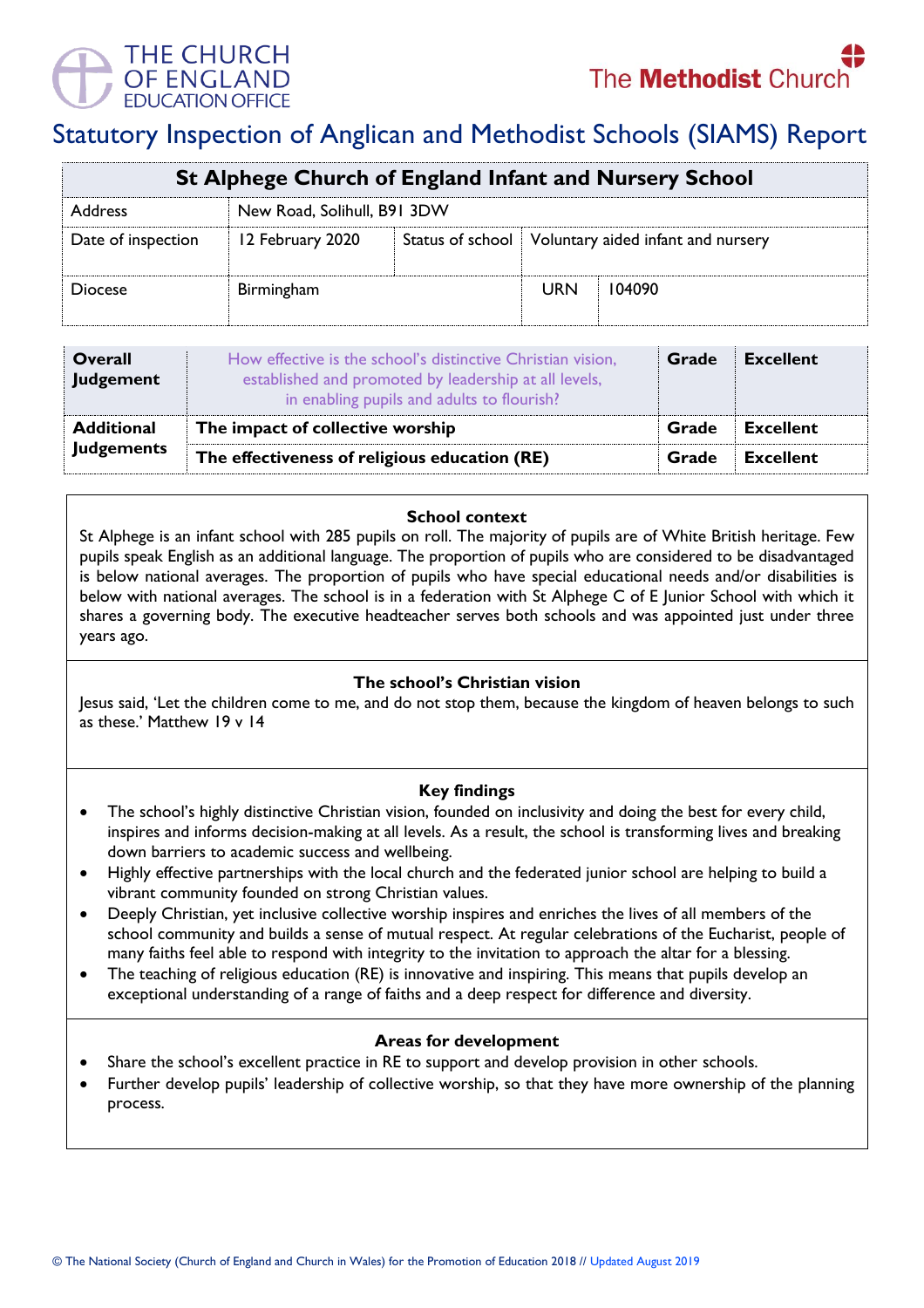How effective is the school's distinctive Christian vision, established and promoted by leadership at all levels, in enabling pupils and adults to flourish?

## **Inspection findings**

Leaders at St Alphege Church of England Infant and Nursery School have developed a highly effective Christian vision based on Jesus's instruction to let the children come to him. For all those at St Alphege, this means creating a genuinely inclusive community which puts children firmly at the centre of all that they do, and of removing anything which stands in the way of pupils and adults experiencing 'life in all its fullness'. The power of the vision is that it is a living force in the school, shaping long-term strategy and inspiring day-to-day decisionmaking. Pupils interpret the vision at a level appropriate to their age. One pupil said that for her it means 'God is never too busy to see people in the world'. Another said that for him it means 'Don't exclude other children if they need help'. The school has developed key Christian values of love, co-operation, honesty, forgiveness, responsibility and valuing difference, which help members of the school community to live out the vision. Parents welcome these values and say that they have a powerful influence at home, providing their children with a moral compass to guide them in life. Governors monitor the impact of the vision and values effectively. They challenge school leaders and are diligent in following up their monitoring to see how the school has responded.

Through its mission to build the kingdom of heaven on earth, this school transforms the lives of adults and pupils so that all may flourish. Parents are glowing in their appreciation of ways in which the school quickly identifies any academic or emotional problem their child may be having and then subtly puts in place well-targeted support. Governors say that staff constantly reflect on 'what more they can do and what they can do better'. As a result, all pupils, including the vulnerable, make excellent progress, and results at St Alphege are consistently high. Inspired by the vision to do the best for all, the curriculum is carefully constructed to meet the needs of all pupils, to challenge their thinking and to help them aspire to do their best. The school is seen as a safe refuge and pupils who have struggled with behaviour systems elsewhere thrive at St Alphege. The school has adopted innovative practices to support the wellbeing of its pupils such as 'Zones of Regulation' to help pupils understand and be comfortable with their emotions. As a result, behaviour is excellent and relationships between all members of the school community are warm and loving. Provision for spiritual development is thoughtfully planned across the curriculum. This means that pupils' spirituality grows and deepens as they progress through the school. Staff are empowered by school leaders to develop professionally, and consequently, they have high aspirations. A particularly effective system enables small groups of staff to work across the infant and junior schools as a team to develop a subject area together. Leadership of the group rotates so that all staff receive the experience of leading others and they grow professionally as a result. Members of staff also know that they will be wellsupported if they have emotional or mental health issues.

The school is highly successful in its mission to build an inclusive community both within its walls and beyond the school gates. Central to this is the partnership with the federated junior school. The headteacher and his team are tireless in ensuring that links between the schools focus on creating the best possible learning experiences for their pupils. This sense of common purpose is a significant development for the schools and has been achieved through strong and highly principled leadership. As a result of the close partnership with the local church, this collaboration also extends to the pre-school provision. Parents comment that approaches used at the Praise and Play pre-school group run by the church echo those adopted by the two schools. In these ways, a seamless learning experience is being created from before formal schooling begins to the end of Year 6. The partnership with the church is vibrant, mutually beneficial and outward-looking. Clergy and members of the congregation offer strong support to the school as governors and leaders of worship, and in a pastoral capacity. The school supports the church's mission in a variety of ways, for example in being part of the 800 acts of kindness project. The headteacher offers professional support to other schools with the result that the school's Christian vision is having an impact in the wider community. Pupils develop an age-appropriate understanding of injustice and unfairness and their part as citizens of a global community. For example, they have shown concern for homeless people in the local area and for the plight of animals in the bush fires in Australia.

Inspired by the school vision, the aim for collective worship is to be a means of teaching pupils and adults about the kingdom of heaven, and of all learning how they might live on earth. Through worship, pupils learn about Christian values in the context of the Bible and develop an impressive understanding of Bible stories and their meaning. One child described how from the story of Daniel, he learnt to 'Trust in God and learn to face your